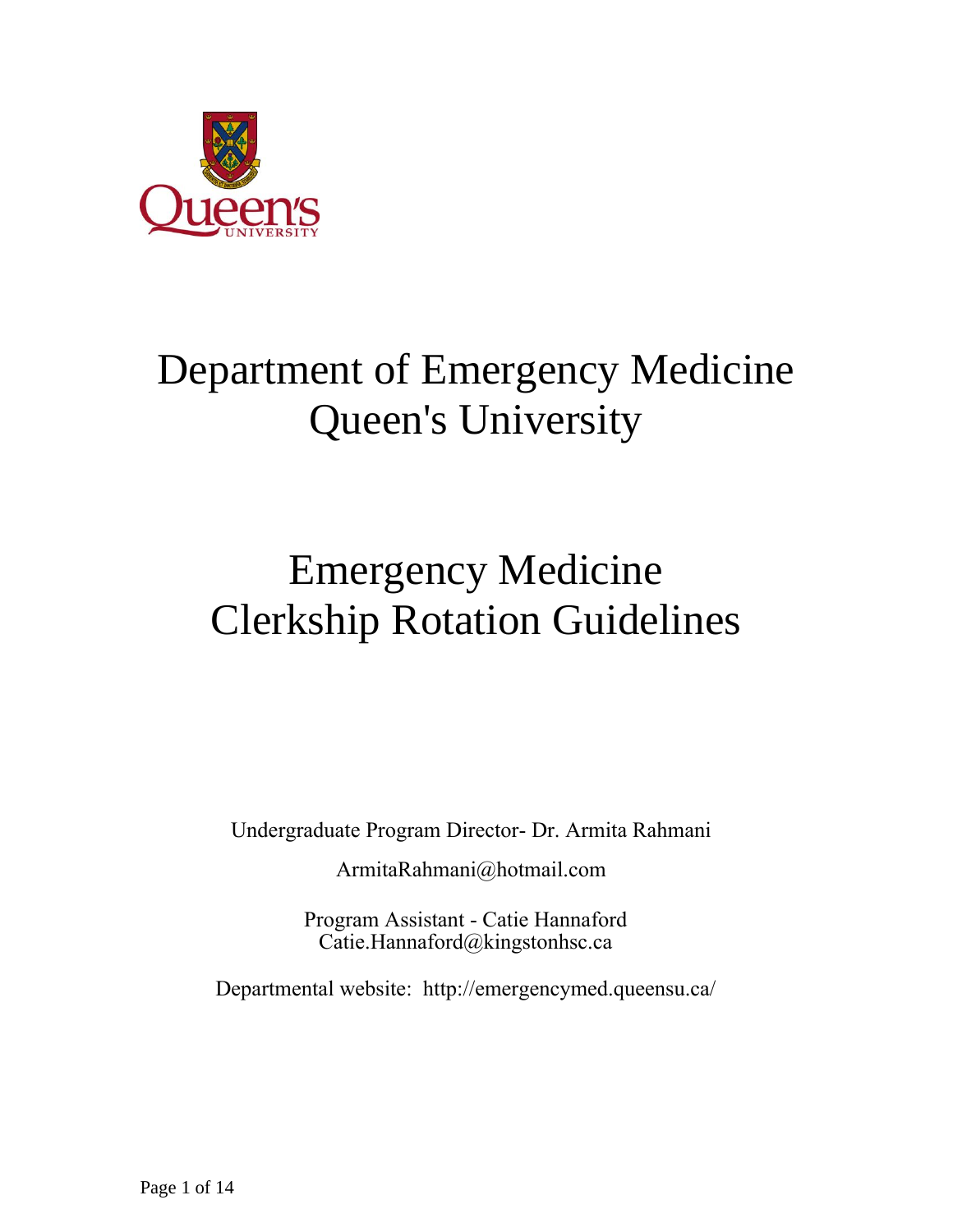#### **DEPARTMENT OF EMERGENCY MEDICINE QUEEN'S UNIVERSITY**

# **TABLE OF CONTENTS (Updated May 2020)**

# 1) [OVERALL AIMS](#page-2-0)

- 2) [ORGANIZATION](#page-3-0)
	- a. [Time off requests](#page-3-1)
	- b. [Orientation](#page-3-2)
- 3) [CLINICAL SHIFTS](#page-4-0)
	- a. [Clinical Responsibilities](#page-4-1)

#### 4) [INTERPROFESSIONAL SHIFTS](#page-6-0)

- a. [ECG technologist shift](#page-6-1)
- b. [Phlebotomy shift](#page-6-2)
- c. [ER triage/PCA shift](#page-7-0)
- d. [ER nursing shift](#page-7-1)
- e. [ER nurse practitioner shift](#page-7-2)
- f. [Social Work shift](#page-8-0)
- g. [Procedure shift](#page-8-1)

# 5) [TEACHING](#page-9-0)

- a. [Clinical shift teaching](#page-9-1)
- b. [Self-directed learning](#page-10-0)
- c. [Learning modules](#page-10-1)
- d. [Emergency Medicine grand rounds](#page-11-0)
- e. [Junior resuscitation drills](#page-11-1)
- 6) [ASSESSMENT:](#page-13-0)
	- a. [Clinical shifts](#page-13-1)
	- b. [Interprofessional shifts](#page-13-2)
	- c. [Learning modules](#page-13-3)
	- d. [Exam](#page-13-4)
	- e. [Mid-rotation feedback](#page-13-5)
	- f. [End-rotation assessment](#page-13-6)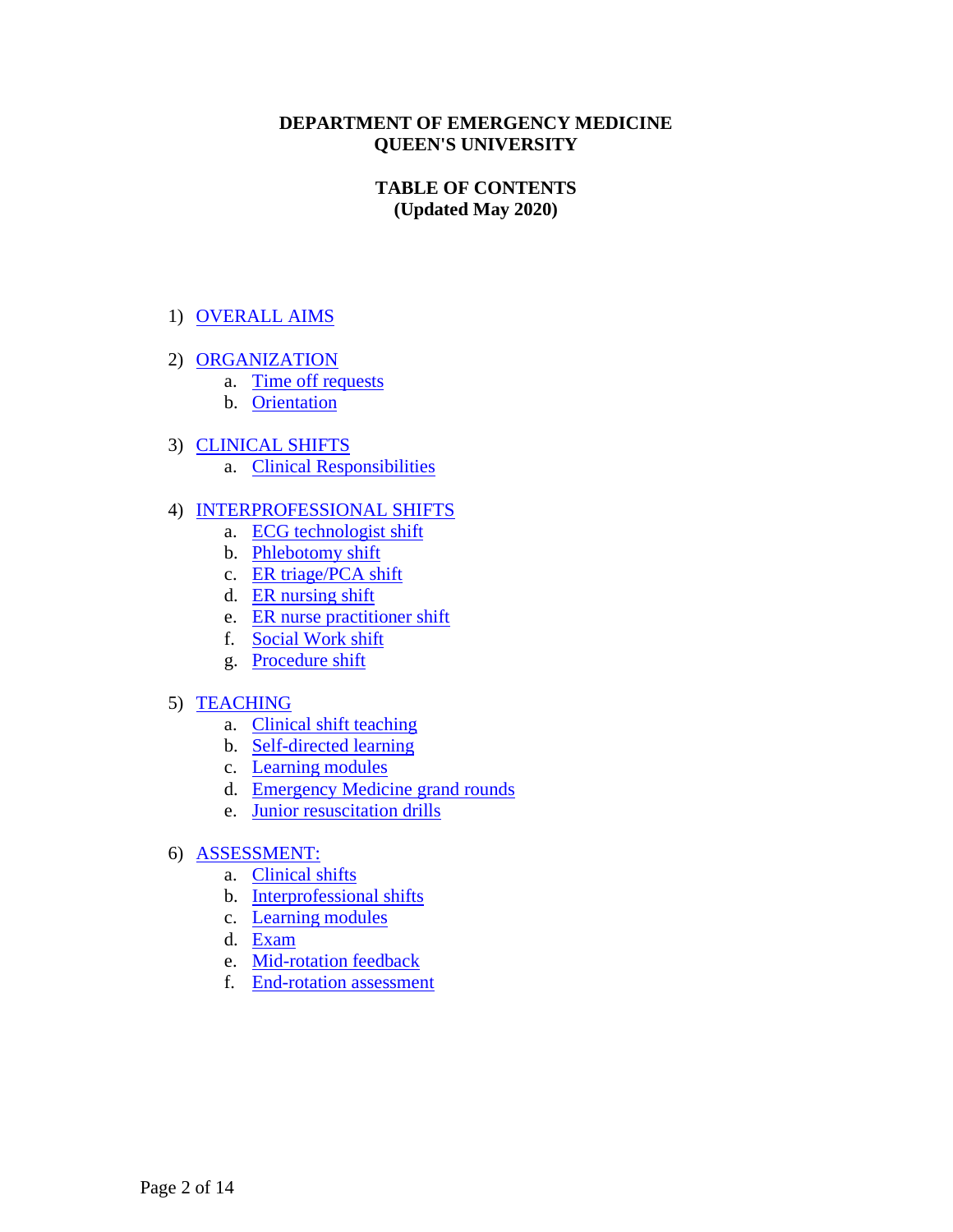# <span id="page-2-0"></span>**ROTATION GOAL:**

At the end of this clerkship rotation in Emergency Medicine at Queen's University, you will demonstrate skills in assessing, problem formulation, management and disposition of undifferentiated patients with acute illness. This is a unique opportunity for you to practice and improve your skills in decision-making and clinical reasoning.

Emergency Medicine focuses on recognizing, evaluating, and caring for acutely ill patients and often undifferentiated. The patient population ranges from pediatrics to geriatrics and encompasses various illnesses, from chronic disease to critical condition. It is a high-pressure, fast-paced specialty that requires a broad base of medical knowledge and technical skills. Emergency Physicians are first-contact physicians who care for patients of all ages and a nearly infinite variety of conditions and degree of illness - often before a definite diagnosis is made. The services provided in the Emergency Department are an essential link in the health care continuum between community resources and hospital-based resources.

This rotation in Emergency Medicine allows you to evaluate a variety of patients presenting with undifferentiated illness. You will work closely with Emergency Physicians and senior residents to function in an environment that combines appropriate autonomy with supervision. You will have the opportunity to perform a variety of technical skills under direct supervision. Additionally, you will have a chance to work alongside various interprofessional colleagues who also support patients in the Emergency Department.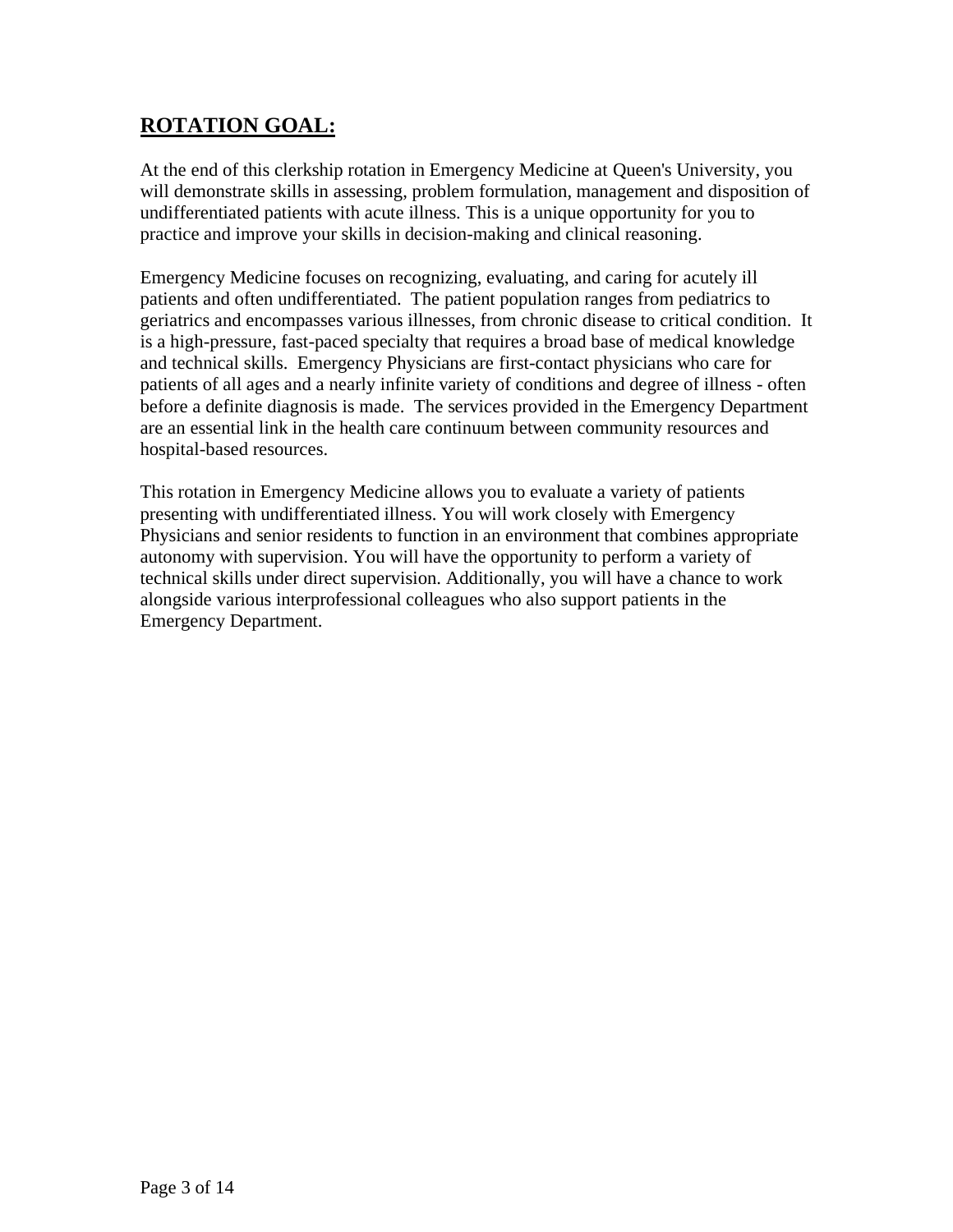# <span id="page-3-0"></span>**ORGANIZATION**

The clerkship rotation in Emergency Medicine is four weeks long. During this rotation, you are expected to work a minimum of 8 and a maximum of 12 **clinical shifts** in the Emergency Department at Kingston General Hospital or the Urgent Care Centre at the Hotel Dieu Hospital.

You are also expected to participate in several interprofessional learning shifts, including shifts with ER nursing, triage, social work, ECG technologists and phlebotomists.

Teaching during this rotation will include **self-directed learning** (including learning modules), a **teaching shift** with faculty, **Emergency Medicine grand rounds** and **resuscitation simulation**.

#### <span id="page-3-1"></span>**Time-off requests**

To request any Personal Days or Conference Leave during your rotation in Emergency Medicine, please contact Tara Callaghan, Clerkship Curriculum Coordinator at UGME, for approval. Their email address is [ugme.clerkship@queensu.ca.](mailto:ugme.clerkship@queensu.ca)

Link to [Time-off form](https://meds.queensu.ca/central/community/clerkship:additional_forms/document_sharing?section=view-file&id=56659&download=latest)

#### <span id="page-3-2"></span>**Orientation**

An orientation to the Emergency Medicine rotation will be held once at the beginning of the block. Questions regarding the EM rotation can be directed to Catie Hannaford (Program Coordinator) Department of Emergency Medicine, Victory 3, KGH, ext. 8118.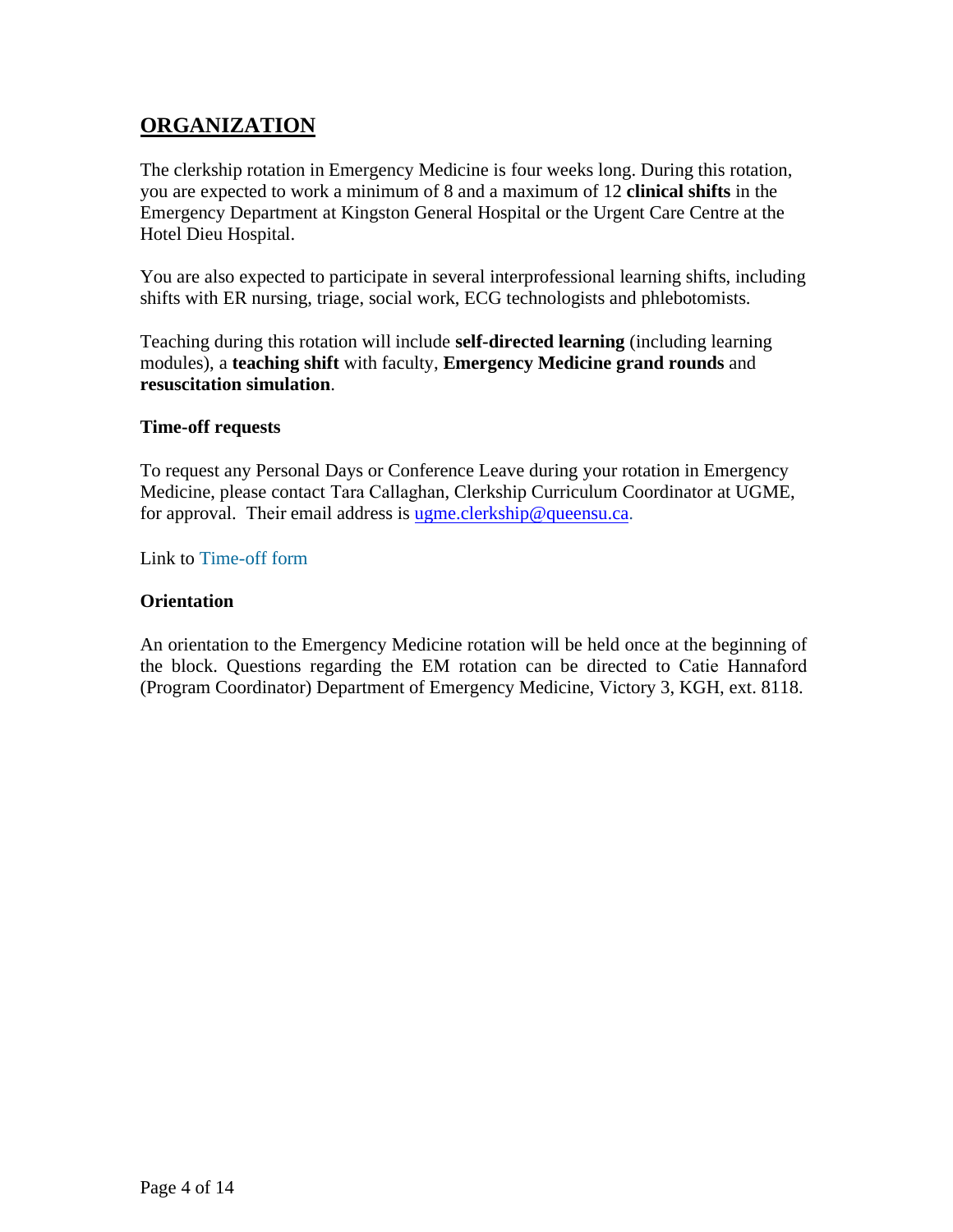# <span id="page-4-0"></span>**CLINICAL SHIFTS**

The Emergency Medicine rotation is preceptor based. You will be assigned to a group of 2-3 faculty preceptors with whom they will do their clinical shifts. Everyone will be assigned eight shifts with their preceptors, and the schedule will be posted to Elentra. You will also be provided with your group's scheduled shifts and have the opportunity to pick up an additional four shifts (maximum of 12 clinical shifts per 4 weeks) if you wish to do so.

## \***Please do not request to work the HDH evening shift or the KGH night shift unless explicitly approved to do so by your faculty preceptor.**

Please be aware that faculty often trade/change shifts. Every effort will be made to avoid having the students' shifts affected and communicate changes quickly. If you opt to do extra shifts, communication with your faculty preceptors and Tiffany Roy is crucial so that schedules are appropriately updated. Additionally, as per UGME guidelines, clerks are not permitted to work "back-to-back" shifts (i.e., two shifts in the same calendar day) or to "short shift" with less than 12 hours between the finish time of one shift and the start time of the next.

Shifts are scheduled seven days a week. You are expected to work a minimum of one weekend during their rotation, and this may include the final Sunday of the block. If this interferes with travel plans to the next rotation, please advise Catie Hannaford ASAP to make alternate arrangements.

# <span id="page-4-1"></span>**Clinical Responsibilities**

- 1. Please report to your faculty preceptor on the first clinical shift of your rotation. Your faculty preceptor will give you a brief introduction to the Emergency Department and its operation.
- 2. It is expected that you will complete your EDIS training module and familiarize yourself with the system before your first shift. The EDIS module can be found at the following link (minimum usage requirement Google Chrome 17, Internet Explorer 9, Safari 5.1) [https://www.dropbox.com/s/pgse6myenpsimpz/Residents%20NPs%20and%20cle](https://www.dropbox.com/s/pgse6myenpsimpz/Residents%20NPs%20and%20clerks%20EDIS%20OVerivew%20and%20documentation%20v.1.pptx?dl=0) [rks%20EDIS%20OVerivew%20and%20documentation%20v.1.pptx?dl=0](https://www.dropbox.com/s/pgse6myenpsimpz/Residents%20NPs%20and%20clerks%20EDIS%20OVerivew%20and%20documentation%20v.1.pptx?dl=0)
- 3. You will work under the direct supervision of your faculty preceptors and occasionally senior residents.
- 4. You will assess patients and present their clinical findings, differential diagnosis and management plans to their faculty preceptors. Patients' conditions may deteriorate while they await assessment. If you find yourself in a situation where you are concerned that a patient is unstable or sicker than your level of comfort, find your faculty preceptor before you complete your assessment.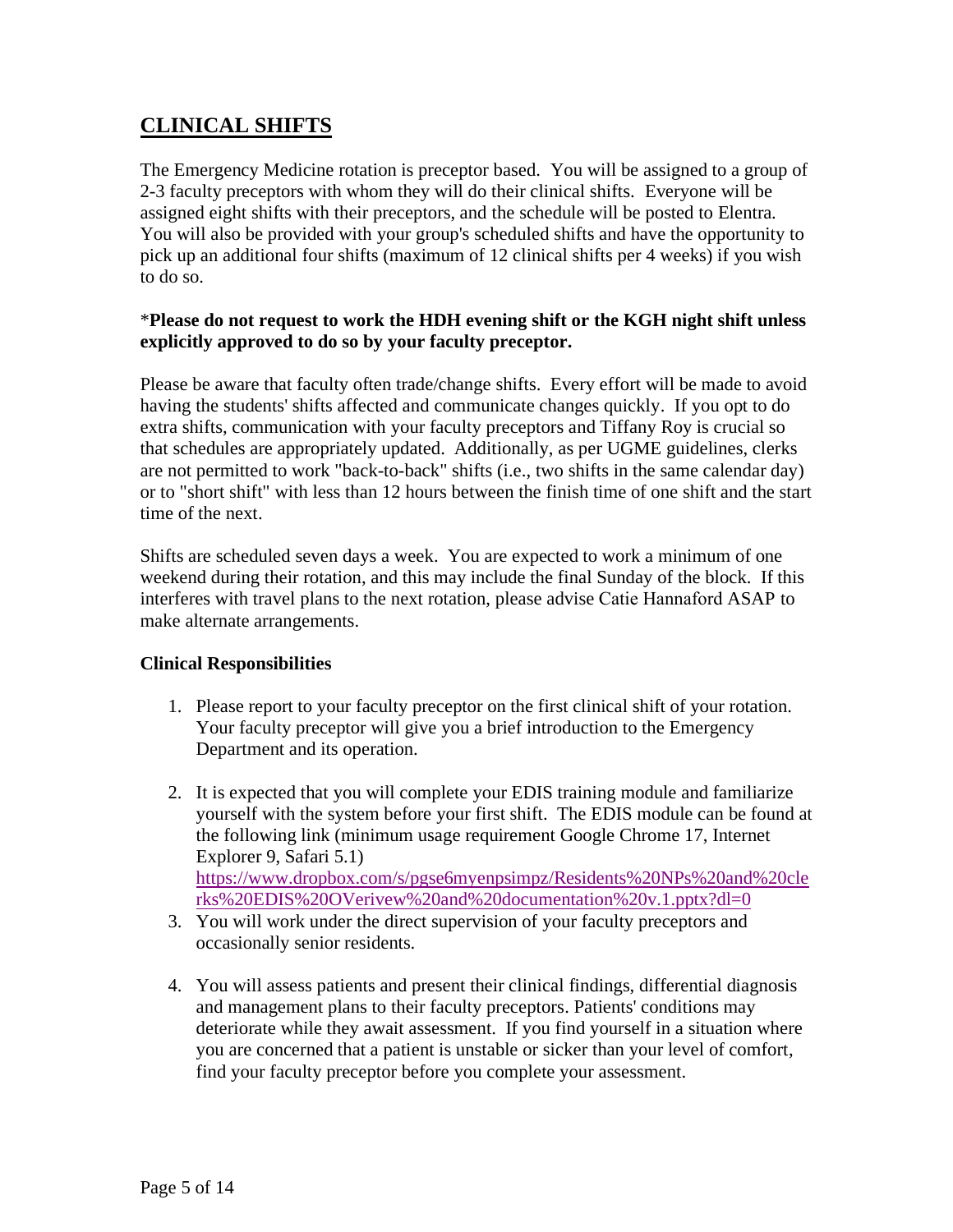- 5. You **SHOULD NOT** order diagnostic tests or therapy before discussion and approval by their preceptors. Do not promise testing or therapy to patients before reviewing with preceptors.
- 6. You **SHOULD NOT** have more than one un-reviewed patient at a time. This means you cannot see a patient other than another before reviewing the first patient with your faculty.
- 7. You will record their histories/physicals/impressions and plans in the Emergency Department chart on EDIS. Please be clear and concise.
- 8. NO patient should be discharged before reviewing with preceptors.
- 9. It would be best if you always behaved professionally. This includes wearing proper attire (scrubs, professional attire – no jeans) and identifying name tags, appropriate communication with the patient and their relatives, attention to the patient's safety and confidentiality and the practice of useful infection control techniques.
- 10. During the COVID-19 pandemic, you will not be expected to assess patients in the departments' COVID assessment areas (section C at KGH and back hallway at HDH). Furthermore, you will not participate in "protected" COVID19 intubations or resuscitations for your safety and to preserve the PPE supply.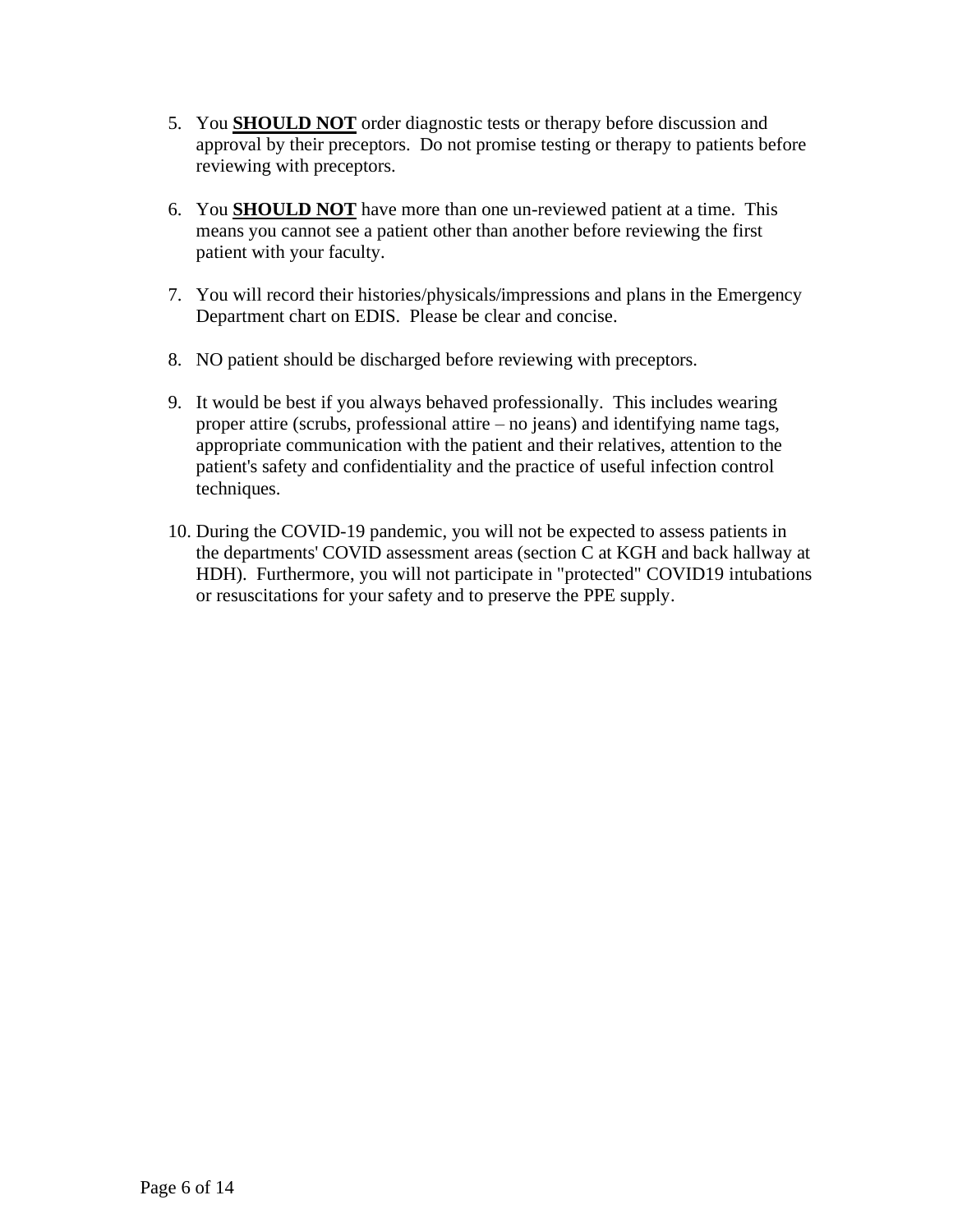# <span id="page-6-0"></span>**INTERPROFESSIONAL SHIFTS**

Emergency Medicine is an interprofessional practice. Students are expected to participate in several interprofessional learning shifts during their 4-week rotation in Emergency Medicine. These shifts are self-scheduled, but the student is expected to complete them all before the end of the rotation. The schedule sign-up is done via Doodle Poll and will be sent to you so you can sign-up. The number of students permitted to attend specific shifts is limited to one per shift to overwhelm various services with learners. These will be assigned in a first-come, first-serve priority.

You will participate in at least one of all the following interprofessional shifts:

- a. EGC technologist
- b. Phlebotomist
- c. ER triage/PCA
- d. ER nursing
- e. ER nurse practitioner
- f. Social Worker
- g. Procedure shift with resident

# **a) ECG technologist shift**

<span id="page-6-1"></span>Please call Voicera ext. 1335 and ask for **ECG East**. The technologist will show you how to operate the ECG machine. You are expected to perform and interpret 10-15 ECGs during your shift. Although not mandatory, you can receive feedback on your ECG interpretation for additional learning by sending them to Dr. Rahmani electronically.

Please review your ECG module before this shift – [Analysis and Interpretation of the](http://meds.queensu.ca/courses/assets/modules/ts-ecg/) 

[Electrocardiogram](http://meds.queensu.ca/courses/assets/modules/ts-ecg/)

Interprofessional assessment form: [IP ECG.docx](https://elentra.healthsci.queensu.ca/community/clerkshipperiop:documents?section=view-file&id=65243)

Interprofessional Shadow Feedback Form-ECG: [Shift Form](https://www.dropbox.com/s/e3j82rb262qmhf8/Interprofessional%20Shadow%20Feedback%20Form-ECG.pdf?dl=0)

# **b) Phlebotomist**

<span id="page-6-2"></span>Please call Voicera ext. 1335 and ask for ER Phlebotomy. The phlebotomist will show you how to select an appropriate vein, cleanse the skin and draw blood. You will be expected to perform 10-15 blood draws during the shift. Additionally, you will have the opportunity to go to the core lab and see the samples' processing.

Please review the following information before this shift:

Pre-analytical Variables [Document #1](https://www.dropbox.com/s/6nvkutb61b8vean/IP%20-%20Pre-Analytical%20Variables.pdf?dl=0) IP- Quick Phlebotomy Guide for Med Students [Document #2](https://www.dropbox.com/s/kckt1eljezuytcz/IP-%20Quick%20Phlebotomy%20Guide%20for%20Med%20Students.pdf?dl=0) IP - BLOOD CULTURE COLLECTION [Document #3](https://www.dropbox.com/s/wbmpo73ifvypki0/IP%20-%20BLOOD%20CULTURE%20COLLECTION.pdf?dl=0) Interprofessional assessment form: [IP Phlebotomy.docx](https://elentra.healthsci.queensu.ca/community/clerkshipperiop:documents?section=view-file&id=65245)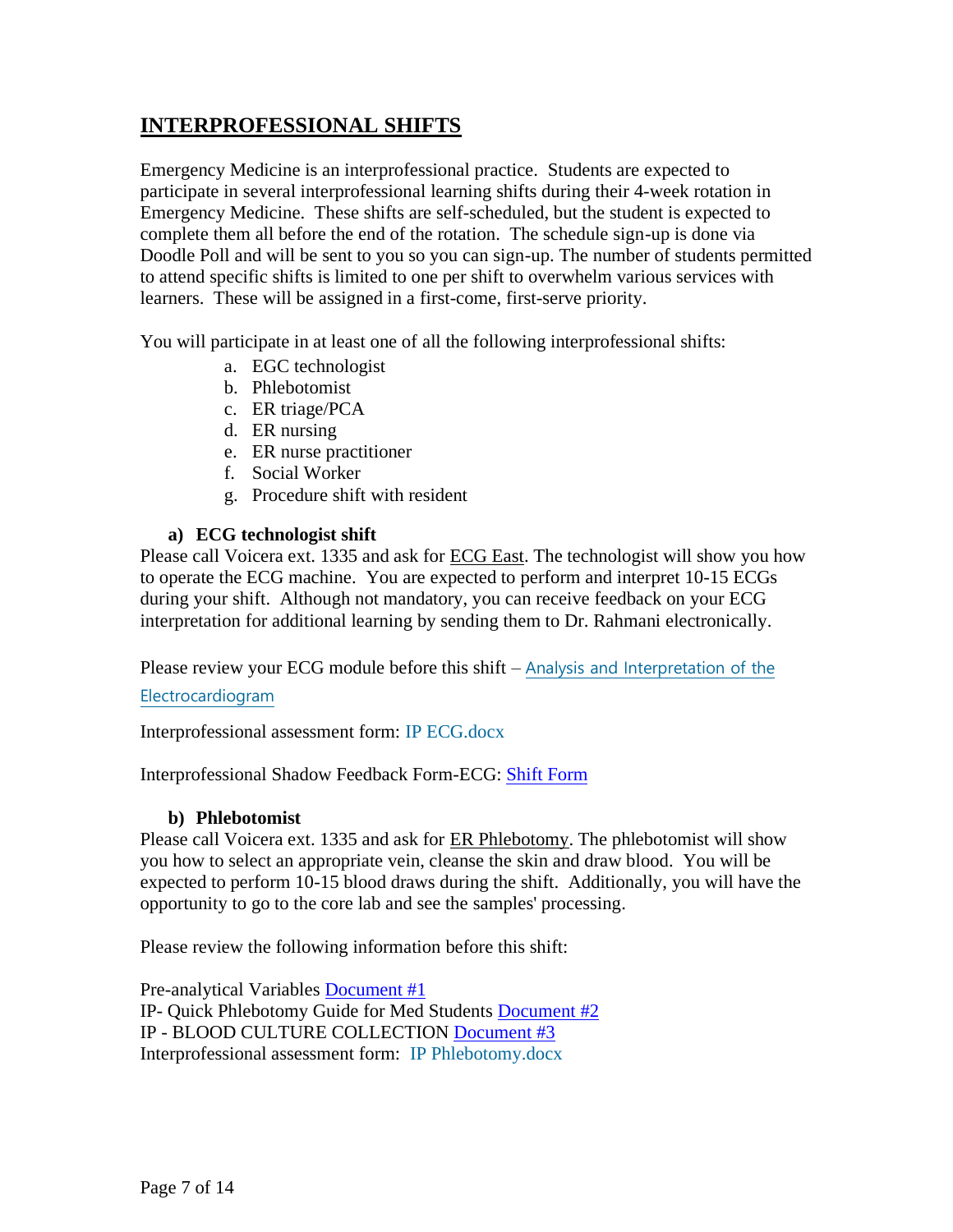#### **c) ER triage nurse/ Personal Care Assistant**

<span id="page-7-0"></span>Go to Charge Nurse in ER at A desk, and they will assign you. During this shift, you will spend the first half working with the ER personal care assistants. You will have the opportunity to learn how to safely ambulate patients, move patients in bed, bathe, toilet and feed patients. Students will observe the ER triage process during the second half of the shift and learn about triage principles and the CTAS score.

Interprofessional assessment form: [IP ER .docx](https://elentra.healthsci.queensu.ca/community/clerkshipperiop:documents?section=view-file&id=65244)

## **d) ER Nursing**

<span id="page-7-1"></span>Go to Charge Nurse in ER at A desk, and they will assign you. During this shift, you will have the opportunity to participate in several clinical experiences that will depend on the department's patients at the time of their shift. The available experiences include:

- Taking ambulance reports and complete follow through with assessment, documentation and initial care for the patient
- Assist in the set-up of bedside monitoring devices and intravenous infusions.
- Taking vital signs
- Starting IVs on patients
- Assisting in putting Pinel restraints on patients
- Assisting with cardioversion
- Measuring peak flows
- Applications of air casts, cervical collars, slings/immobilizers
- Foley catheter insertion and care/ bladder scanning
- Blood glucose monitoring
- Application of dressings
- Suture/staple removal
- Eye and ear irrigation
- Assisting in conscious/procedural sedation and capnography monitoring

Please review your module on [IV Access](http://meds.queensu.ca/courses/assets/modules/iv/) and [Urinary catheterization](https://meds.queensu.ca/central/assets/modules/ts-urinary-catheterization/) before your shift

Interprofessional assessment form: [IP ER .docx](https://elentra.healthsci.queensu.ca/community/clerkshipperiop:documents?section=view-file&id=65244)

# **e) ER Nurse Practitioner**

<span id="page-7-2"></span>Please call Voicera ext. 1335 and ask for Danny Quann. During this shift, you will have the opportunity to participate in the interdisciplinary team (social work, physiotherapy and occupational therapy) to manage long-stay ER patients needing placement or increased support before discharge. You will also participate in the reconciliation of test result discrepancies in the ER. If appropriate to the department's flow, you will assess lower acuity patients under the nurse practitioner's supervision.

Interprofessional assessment form: [IP ER .docx](https://elentra.healthsci.queensu.ca/community/clerkshipperiop:documents?section=view-file&id=65244)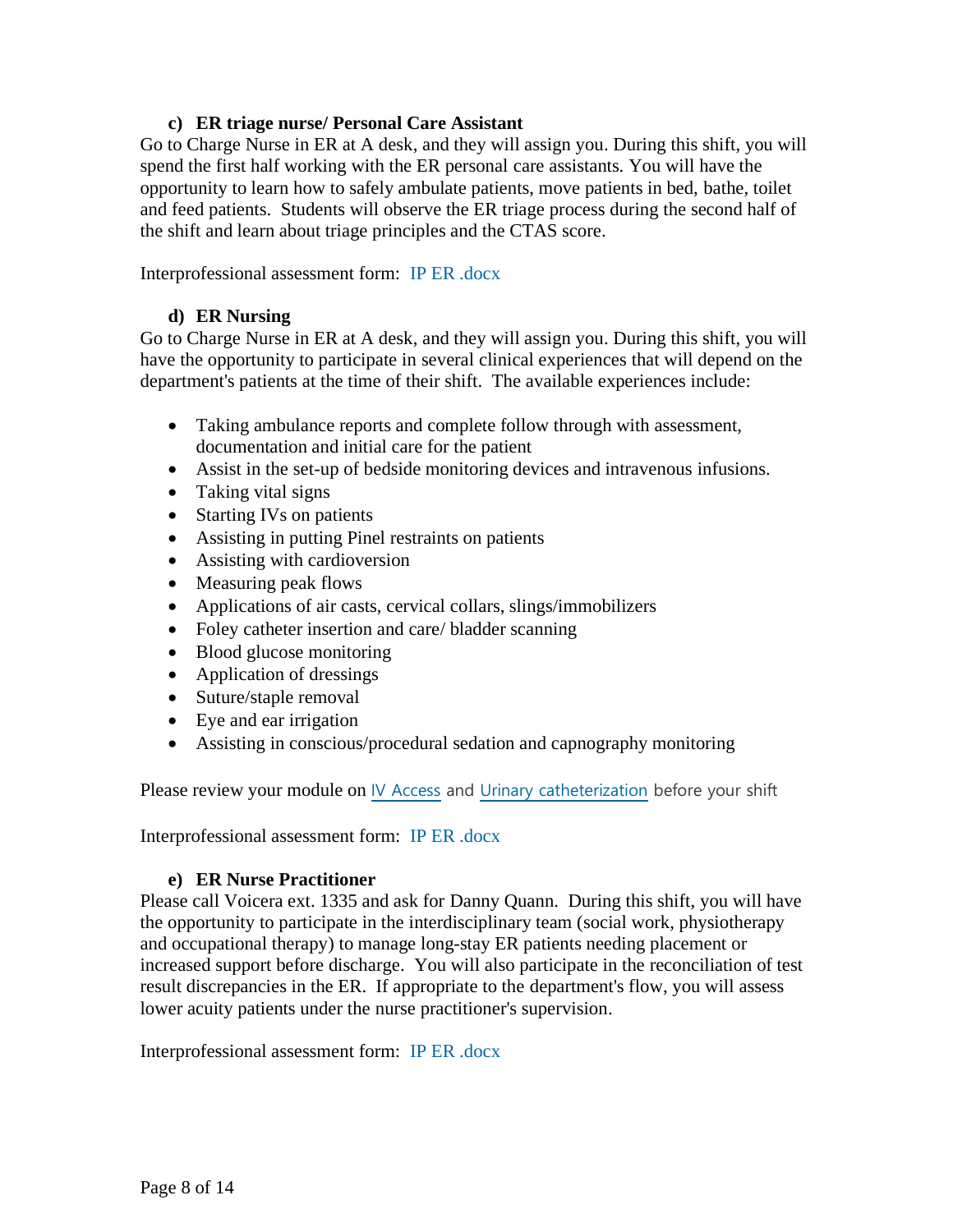#### **f) Social Work:**

<span id="page-8-0"></span>Please ask the unit clerk in Section A to page Mental Health SW. Depending on departmental flow, you will have an opportunity to observe and participate in various ER social workers' tasks. These tasks may include mental health risk assessments, trauma/crisis intervention, discharge planning, resource facilitation, elder abuse assessments, child protection assessments, and end-of-life/palliative discussion.

Please read the following articles before your social work shift:

[https://www.uhn.ca/corporate/News/Pages/Social\\_work\\_Emergency\\_Department\\_connec](https://webmail.kgh.on.ca/owa/redir.aspx?C=Y_zMP6SoDPsUxDFytB814TbxkCasXseiQlPmFPsUJ7klFUQgnQTYCA..&URL=https%3a%2f%2fwww.uhn.ca%2fcorporate%2fNews%2fPages%2fSocial_work_Emergency_Department_connects_patients_support.aspx) ts patients support.aspx

[https://documentcloud.adobe.com/link/review?uri=urn:aaid:scds:US:54f19617-41b2-](https://documentcloud.adobe.com/link/review?uri=urn:aaid:scds:US:54f19617-41b2-4a23-9d17-dc650cc06c07) [4a23-9d17-dc650cc06c07](https://documentcloud.adobe.com/link/review?uri=urn:aaid:scds:US:54f19617-41b2-4a23-9d17-dc650cc06c07)

[https://documentcloud.adobe.com/link/track?uri=urn:aaid:scds:US:59a936bd-af27-450c-](https://documentcloud.adobe.com/link/track?uri=urn:aaid:scds:US:59a936bd-af27-450c-88b6-d2042e4d7fc8)[88b6-d2042e4d7fc8](https://documentcloud.adobe.com/link/track?uri=urn:aaid:scds:US:59a936bd-af27-450c-88b6-d2042e4d7fc8)

[https://documentcloud.adobe.com/link/track?uri=urn:aaid:scds:US:0d8721ab-aab4-447b-](https://documentcloud.adobe.com/link/track?uri=urn:aaid:scds:US:0d8721ab-aab4-447b-8621-75aed390815b)[8621-75aed390815b](https://documentcloud.adobe.com/link/track?uri=urn:aaid:scds:US:0d8721ab-aab4-447b-8621-75aed390815b)

Interprofessional assessment form: [IP ER .docx](https://elentra.healthsci.queensu.ca/community/clerkshipperiop:documents?section=view-file&id=65244)

#### **g)** P**rocedure shift:**

<span id="page-8-1"></span>You will meet the ER-resident at the HDH UCC desk at 12:30 on the day of their scheduled shift (please refer to individual schedules). During this shift, students will not primarily assess patients. Under the supervision of the resident, you will perform any procedures in the department. This would include laceration repair, cast application, abscess draining, tick removal etc. If there is downtime, you will have the opportunity to learn necessary ultrasound skills and review ECGs and X-rays with the resident.

Please review [Basic Suturing](http://meds.queensu.ca/courses/assets/modules/basic_suturing/) [\(test\)](https://meds.queensu.ca/central/api/serve-learning-object.api.php?id=6720&filename=Basic+Suturing+and+Wound+Management+Quiz.docx) module and the [Casting module](https://elentra.healthsci.queensu.ca/link-event.php?id=7734) before your procedure shift.

Interprofessional assessment form: [IP ER .docx](https://elentra.healthsci.queensu.ca/community/clerkshipperiop:documents?section=view-file&id=65244)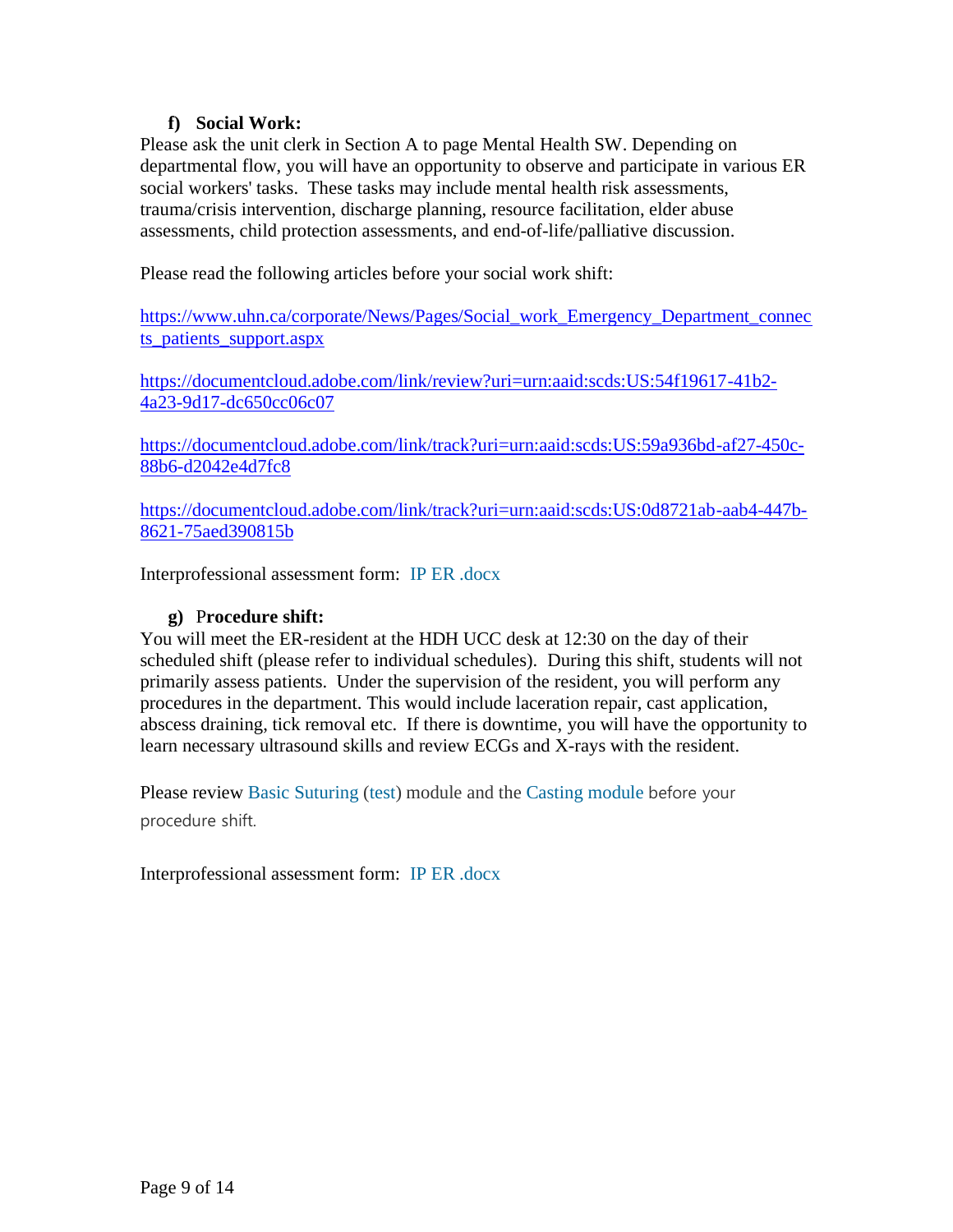# <span id="page-9-0"></span>**TEACHING:**

## <span id="page-9-1"></span>**Clinical shift teaching:**

Most of the teaching in this rotation happens at the bedside during clinical shifts. You are expected to perform focused histories and physical examination, formulate a differential diagnosis (with consideration of potentially life-threatening pathologies) and propose a management and disposition plan for each of your patients. You are expected to provide an organized oral presentation to their staff following each clinical encounter and complete the electronic chart visit documentation.

By the end of the rotation, you should have a basic organized approach to common emergency presentations. These presentations include:

- a. Chest pain
- b. Shortness of breath
- c. Acute abdominal pain
- d. Headache
- e. Eye complaints (i.e., eye pain/visual loss)
- f. Ear/nose /throat complaints (i.e., epistaxis/pharyngitis/otitis media)
- g. Fever
- h. Musculoskeletal pain or injury
- i. Psychiatric illness (i.e., depression/anxiety/schizophrenia/ assessment of suicide risk)
- j. Poisoning/overdose
- k. Geriatric assessment

You should make every effort to see at least one example of these presentations during your rotation. If there are presentations students need to see, advising faculty preceptors at the beginning of a shift may facilitate finding appropriate patients.

The following resources are helpful to review before your clinical shifts:

Approach to the Undifferentiated Patient

[https://www.saem.org/cdem/education/online-education/m3-curriculum/group-approach](https://www.saem.org/cdem/education/online-education/m3-curriculum/group-approach-to-the-undifferentiated-patient/approach-to-the-undifferentiated-patient)[to-the-undifferentiated-patient/approach-to-the-undifferentiated-patient](https://www.saem.org/cdem/education/online-education/m3-curriculum/group-approach-to-the-undifferentiated-patient/approach-to-the-undifferentiated-patient)

How to present cases in the ER:

[https://www.saem.org/cdem/education/online-education/medical-student-presentations](https://www.saem.org/cdem/education/online-education/medical-student-presentations-video)[video](https://www.saem.org/cdem/education/online-education/medical-student-presentations-video)

How to get the most out of your Emergency Medicine Clerkship:

[https://www.saem.org/cdem/education/online-education/m3-curriculum/motivation/how](https://www.saem.org/cdem/education/online-education/m3-curriculum/motivation/how-to-get-the-most-out-of-your-emergency-medicine-clerkship)[to-get-the-most-out-of-your-emergency-medicine-clerkship](https://www.saem.org/cdem/education/online-education/m3-curriculum/motivation/how-to-get-the-most-out-of-your-emergency-medicine-clerkship)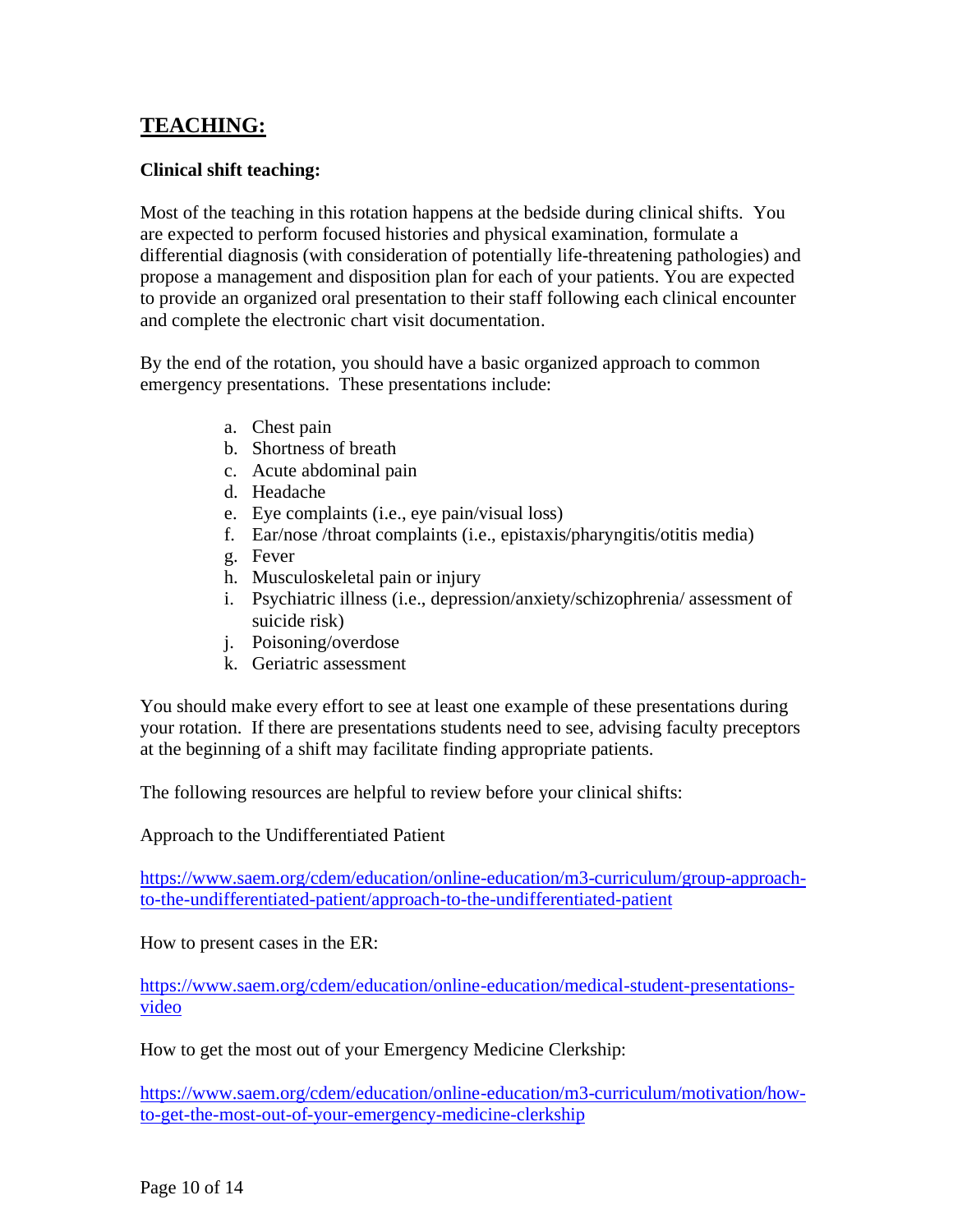## <span id="page-10-0"></span>**Self-directed learning:**

While you will receive bedside teaching and a high degree of clinical supervision during the rotation, it is your responsibility to do independent reading around these clinical presentations and review the appropriate technical skills modules.

It is expected that you will review the approach to 10 cardinal Emergency Department presentations on the Flipped EM Classroom - [https://flippedemclassroom.wordpress.com.](https://flippedemclassroom.wordpress.com/) The Flipped EM Classroom is an excellent resource and provides a virtual platform for core knowledge. The whiteboard presentations are concise and relevant.

Another excellent resource is the Clerkship Directors of Emergency Medicine (CDEM) curriculum, which can be found at [https://www.saem.org/cdem/education/online](https://www.saem.org/cdem/education/online-education/m4-curriculum)[education/m4-curriculum.](https://www.saem.org/cdem/education/online-education/m4-curriculum) It is excellent for students as its content focuses on clerkship. Videos, diagrams and notes are provided.

#### <span id="page-10-1"></span>**Learning Modules:**

Mandatory learning modules for your EM rotation are the four listed below. It is expected that the attached quizzes will be completed **before** the end of the 4-week rotation.

[https://elentra.healthsci.queensu.ca/community/clerkshipperiop:resources/mandatory\\_er\\_](https://elentra.healthsci.queensu.ca/community/clerkshipperiop:resources/mandatory_er_modules__quizzes) modules quizzes

- **Module 1: Carpal Bones**
- **Module 2: Radiographic Examination of Ankle Bones**
- **Module 3: Analysis and Interpretation of the Electrocardiogram**
- **Module 4: Pediatric Elbow Radiology**

Additionally, several self-learning modules are relevant to your rotation and interprofessional skills. These should be reviewed/completed during your rotation. These can be found on Elentra and include:

- 1. [Basic Suturing](http://meds.queensu.ca/courses/assets/modules/basic_suturing/) [\(test\)](https://meds.queensu.ca/central/api/serve-learning-object.api.php?id=6720&filename=Basic+Suturing+and+Wound+Management+Quiz.docx)
- 2. [Basic Airway Management](http://meds.queensu.ca/courses/assets/modules/basic-airway-management/) [\(test\)](https://meds.queensu.ca/central/api/serve-learning-object.api.php?id=6721&filename=Basic+Airway+Management+Quiz.docx)
- 3. [IV Access](http://meds.queensu.ca/courses/assets/modules/iv/)
- 4. [Arterial Blood Gases](http://meds.queensu.ca/courses/assets/modules/abgs/)
- 5. [Lumbar Puncture](http://meds.queensu.ca/courses/assets/modules/lumbar_puncture/) [\(quiz\)](https://meds.queensu.ca/central/api/serve-learning-object.api.php?id=6722&filename=Cast+Application+Quiz.docx)
- 6. [Advanced Airway Management](http://meds.queensu.ca/courses/assets/modules/advanced-airway-management/)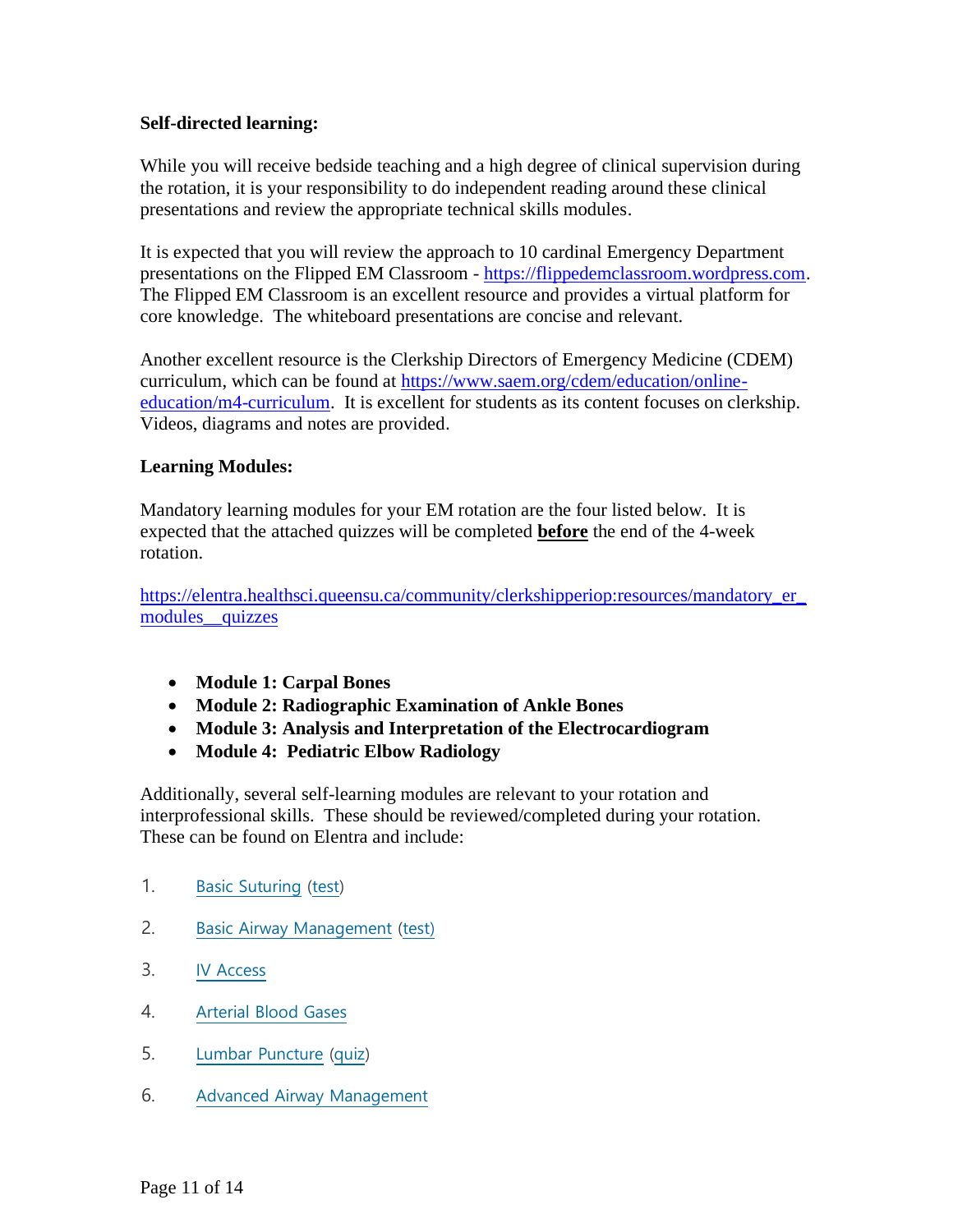# 7. [Analysis and Interpretation of the Electrocardiogram\\*](http://meds.queensu.ca/courses/assets/modules/ts-ecg/)

#### <span id="page-11-0"></span>**Emergency Medicine Grand Rounds**

These educational rounds occur every Thursday at 08:30 am from September to June and cover several topics per session relevant to the practice of Emergency Medicine. Please check the Department of Emergency Medicine website for the teaching schedule as there are sometimes changes. [\(https://emergencymed.queensu.ca/schedules/rounds](https://emergencymed.queensu.ca/schedules/rounds-conferences))[conferences\)](https://emergencymed.queensu.ca/schedules/rounds-conferences))

During the COVID-19 pandemic, these rounds are being offered via Zoom. The information and links will be sent to you weekly via email.

#### **Teaching shift:**

During this 4-hour shift, you will be observed by a faculty member making a relevant history and focused physical examination on an emergency department patient. This will allow you to complete your Mini-CEX. You will then present their findings, develop a differential diagnosis and propose a management plan. The faculty will provide immediate feedback and complete the Mini-CEX form.

<span id="page-11-1"></span>These shifts are **scheduled** and can be found on Elentra. They are **mandatory** and difficult to reschedule, so attendance is crucial.

#### **Junior Resuscitation Drills:**

These interprofessional resuscitation simulations occur every Friday from 08:00-10:00 at the Simulation Centre located on the  $2<sup>nd</sup>$  floor of the School of Medicine, Debriefing Room 200. They cover topics such as cardiac arrest, tachycardias and bradycardias.

Due to COVID, there is a limit of two students per week. You can sign up on a firstcome, first-serve basis and will be provided with the Doodle poll information at the beginning of your rotation.

#### **Casting Sessions:**

During this session, you will work with a casting technologist. The technologist will demonstrate the application of a short arm cast, and then you will have the opportunity to practice applying a cast on a classmate. These sessions will be scheduled on Elentra. Please ensure to sign the attendance sheet during the session.

#### **Radiology Teaching:**

You will have the opportunity to attend Radiology Grand Rounds. Although not a mandatory part of your rotation, you are encouraged to attend. Access will be granted to two ER clerks per week to the MS Teams Radiology Resident group where the rounds and half day are presented.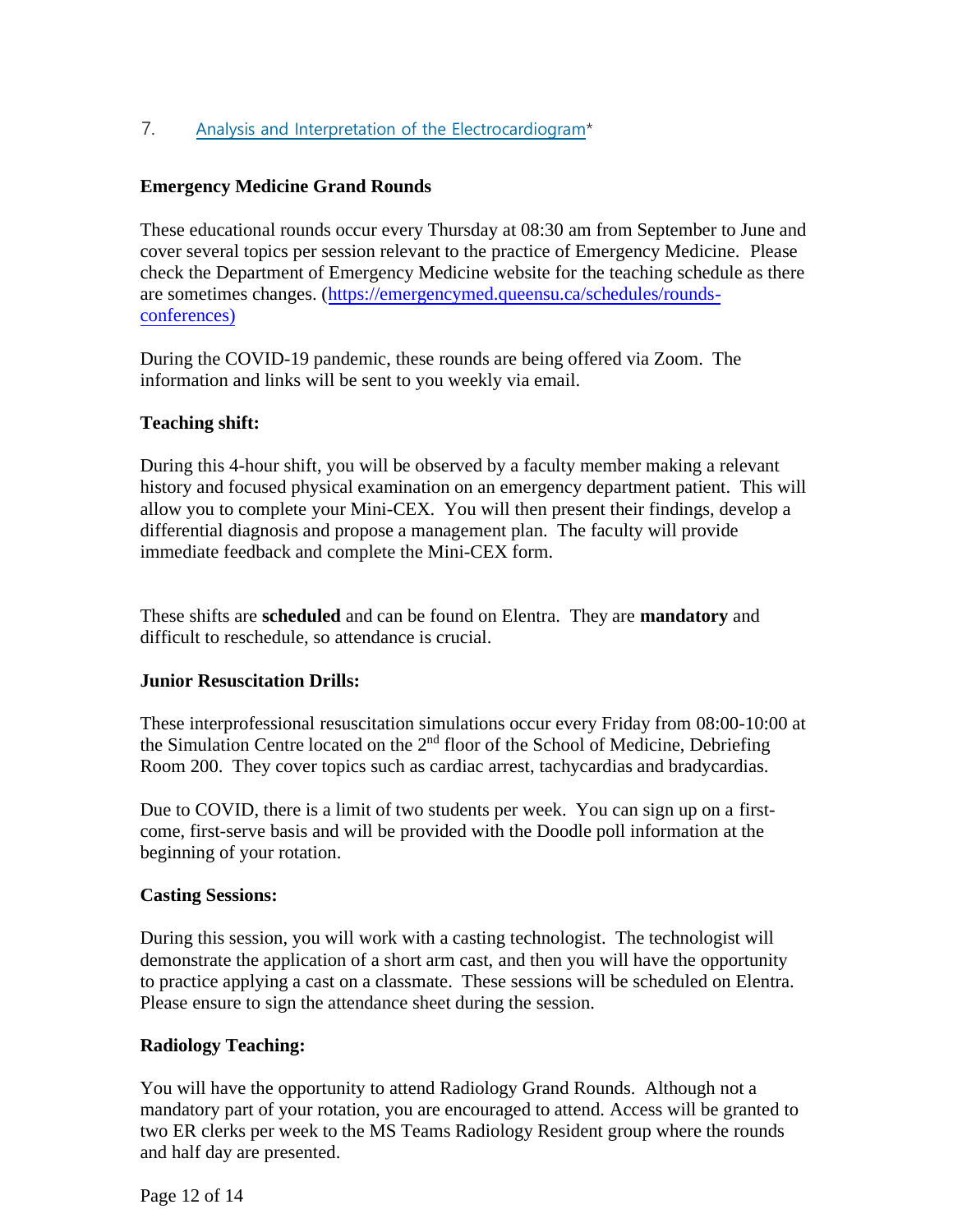Per week there are 4 staff lectures at noon and academic half day.

[https://urldefense.proofpoint.com/v2/url?u=https-](https://urldefense.proofpoint.com/v2/url?u=https-3A__radiology.queensu.ca_academics_radiology_education-5Fschedule&d=DwIGaQ&c=JZUmuHfvZaOkNOGiUpQbGyGsM8Jf9oFbjpAib-DiM1Q&r=zS2_c1rCXNITzcnEs94tkyxaiEfM9khQ-PIW35yUV1A&m=GbbQZViuy_AMHjeogW9wwY5uDybvVH1GlRR4NwAUfLc&s=OHJWScxA3SqOmXcTEVZQ6_QXCTiSliSwMIaDuqPQeR4&e=)[3A\\_\\_radiology.queensu.ca\\_academics\\_radiology\\_education-](https://urldefense.proofpoint.com/v2/url?u=https-3A__radiology.queensu.ca_academics_radiology_education-5Fschedule&d=DwIGaQ&c=JZUmuHfvZaOkNOGiUpQbGyGsM8Jf9oFbjpAib-DiM1Q&r=zS2_c1rCXNITzcnEs94tkyxaiEfM9khQ-PIW35yUV1A&m=GbbQZViuy_AMHjeogW9wwY5uDybvVH1GlRR4NwAUfLc&s=OHJWScxA3SqOmXcTEVZQ6_QXCTiSliSwMIaDuqPQeR4&e=)[5Fschedule&d=DwIGaQ&c=JZUmuHfvZaOkNOGiUpQbGyGsM8Jf9oFbjpAib-](https://urldefense.proofpoint.com/v2/url?u=https-3A__radiology.queensu.ca_academics_radiology_education-5Fschedule&d=DwIGaQ&c=JZUmuHfvZaOkNOGiUpQbGyGsM8Jf9oFbjpAib-DiM1Q&r=zS2_c1rCXNITzcnEs94tkyxaiEfM9khQ-PIW35yUV1A&m=GbbQZViuy_AMHjeogW9wwY5uDybvVH1GlRR4NwAUfLc&s=OHJWScxA3SqOmXcTEVZQ6_QXCTiSliSwMIaDuqPQeR4&e=)[DiM1Q&r=zS2\\_c1rCXNITzcnEs94tkyxaiEfM9khQ-](https://urldefense.proofpoint.com/v2/url?u=https-3A__radiology.queensu.ca_academics_radiology_education-5Fschedule&d=DwIGaQ&c=JZUmuHfvZaOkNOGiUpQbGyGsM8Jf9oFbjpAib-DiM1Q&r=zS2_c1rCXNITzcnEs94tkyxaiEfM9khQ-PIW35yUV1A&m=GbbQZViuy_AMHjeogW9wwY5uDybvVH1GlRR4NwAUfLc&s=OHJWScxA3SqOmXcTEVZQ6_QXCTiSliSwMIaDuqPQeR4&e=)[PIW35yUV1A&m=GbbQZViuy\\_AMHjeogW9wwY5uDybvVH1GlRR4NwAUfLc&s=](https://urldefense.proofpoint.com/v2/url?u=https-3A__radiology.queensu.ca_academics_radiology_education-5Fschedule&d=DwIGaQ&c=JZUmuHfvZaOkNOGiUpQbGyGsM8Jf9oFbjpAib-DiM1Q&r=zS2_c1rCXNITzcnEs94tkyxaiEfM9khQ-PIW35yUV1A&m=GbbQZViuy_AMHjeogW9wwY5uDybvVH1GlRR4NwAUfLc&s=OHJWScxA3SqOmXcTEVZQ6_QXCTiSliSwMIaDuqPQeR4&e=) [OHJWScxA3SqOmXcTEVZQ6\\_QXCTiSliSwMIaDuqPQeR4&e=](https://urldefense.proofpoint.com/v2/url?u=https-3A__radiology.queensu.ca_academics_radiology_education-5Fschedule&d=DwIGaQ&c=JZUmuHfvZaOkNOGiUpQbGyGsM8Jf9oFbjpAib-DiM1Q&r=zS2_c1rCXNITzcnEs94tkyxaiEfM9khQ-PIW35yUV1A&m=GbbQZViuy_AMHjeogW9wwY5uDybvVH1GlRR4NwAUfLc&s=OHJWScxA3SqOmXcTEVZQ6_QXCTiSliSwMIaDuqPQeR4&e=) .